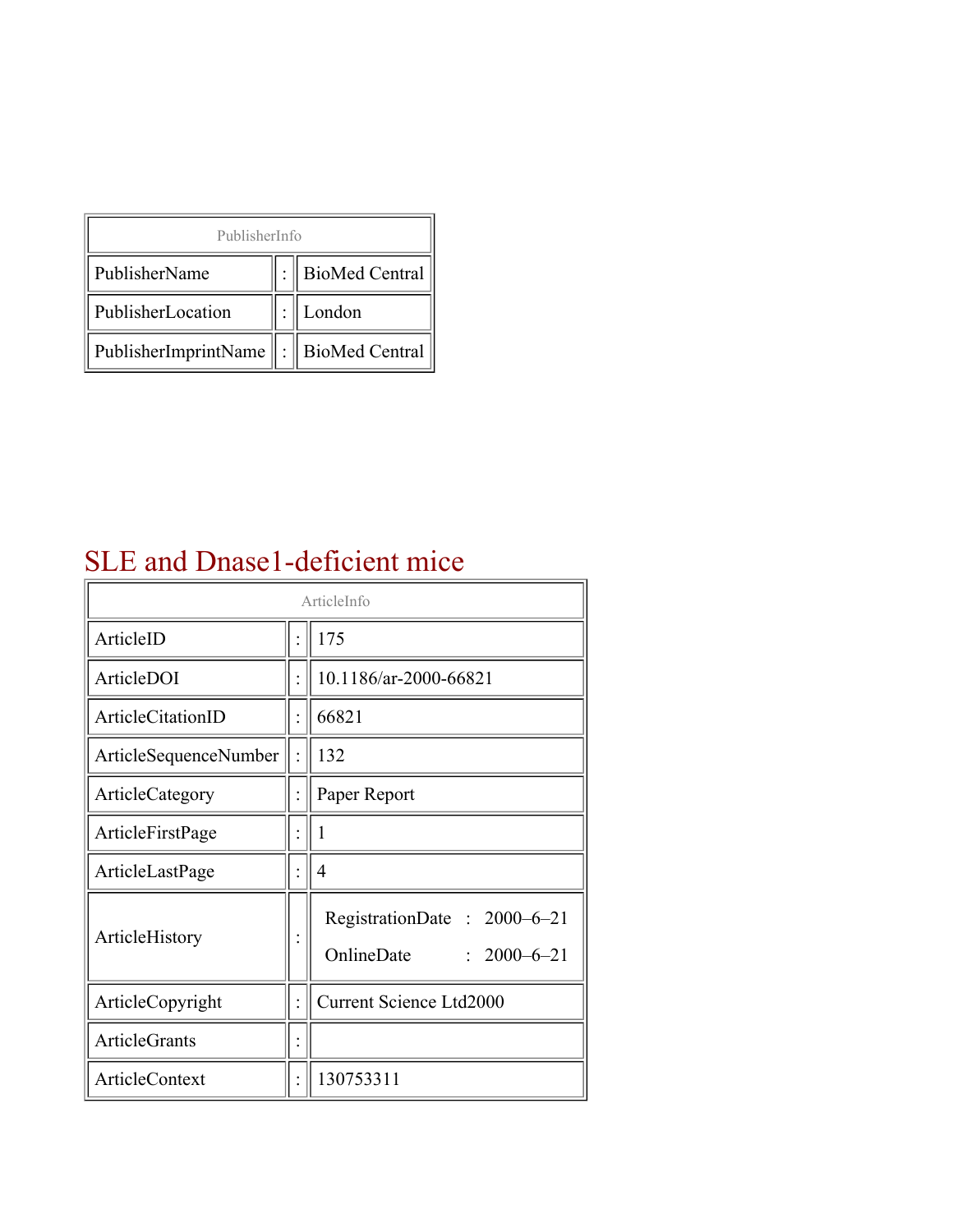Aff1 Imperial College School of Medicine, England

#### <span id="page-1-0"></span>Keywords

Antinuclear antibodies, Dnase1, glomerulonephritis, nucleosomes

## Context

SLE is a multi-organ autoimmune disease characterised by the presence of circulating autoantibodies to both naked DNA and nucleosomes. The pathogenesis is primarily related to the deposition of such immune complexes in tissues, with subsequent inflammation and organ damage. A breakdown in the physiological mechanisms by which nuclear antigens (eg naked DNA and nuclear DNA-protein complexes) are removed during cell death may allow the development of an inappropriate immune response against such intracellular components. The removal of DNA from nuclear antigens released during cell death is thought to be mediated predominantly by Dnase1, the major nuclease present in the serum and urine of both humans and mice. The development of Dnase1-deficient mice would therefore provide an ideal *in vivo* model to investigate these hypotheses further. To develop Dnase1-deficient mice by targeted gene deletion and to characterize the spontaneous phenotype.

## Significant findings

Heterozygous Dnase1-deficient mice were fertile and healthy. Dnase1 mRNA was absent from parotid, kidney and small intestine RNA in homozygous mice and reduced to 50% normal in heterozygotes. Zymograms showed that Dnase1 activity was absent from all organs of homozygous mice whilst activity was reduced in heterozygous animals when compared to wild-type mice. The incidence of antinuclear antibodies (ANAs) at 8 months in wild-type, heterozygous and homozygous animals was 15, 48 and 56% for male mice and 35, 65 and 73% for female mice respectively. Homozygous female mice had a significantly greater incidence of high-titre ANAs than wild-type controls. In both male and female Dnase1 deficient mice high-titre ANA positive sera contained antibodies against nucleosomes and ssDNA, whilst only female sera had antibodies to dsDNA. The incidence of glomerulonephritis at 8 months in wild-type, heterozygous and homozygous animals was 0, 15 and 19% for male mice and 12, 19 and 31% for female mice respectively. In Dnase1-deficient mice with glomerulonephritis, deposition of IgG and complement was demonstrated along the glomerular basement membrane. Some Dnase1-deficient mice were also found to develop perivascular leukocyte infiltration in the kidney and splenomegaly. Four patients with SLE and glomerulonephritis were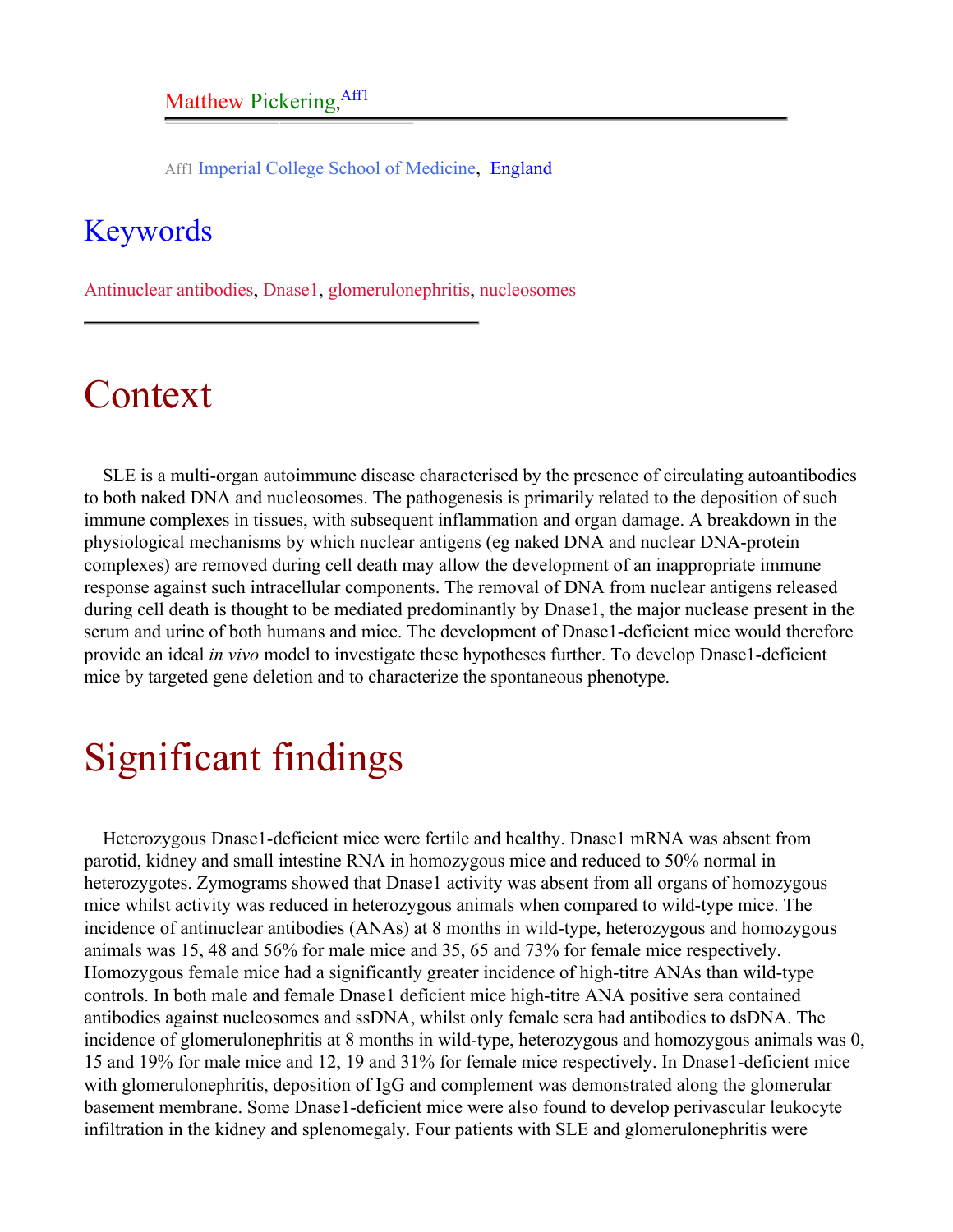demonstrated to have significantly lower serum Dnase1 activity than healthy controls and patients with non-SLE nephritis.

### Comments

This very interesting study supports the hypothesis that the failure to remove DNA-protein complexes during cell death may result in antinuclear autoimmunity and the development of a systematic lupus erythematosus (SLE)-like illness. The relationship between defective antigen clearance and spontaneous autoimmunity has now been observed in several mutant mouse strains. Mice deficient in complement C1q, serum amyloid P component, IgM and Dnase1 appear to have defects in the clearance of apoptotic cells, chromatin, effete cells and DNA-protein complexes respectively and all develop spontaneous autoimmunity. Human Dnase1, currently used in the treatment of cystic fibrosis, has already been safely administered intravenously to lupus patients but no changes in serum markers of disease activity were seen. This study provides further support for the development of therapeutic strategies that enhance the safe clearance of cell debris in SLE.

### Methods

Dnase1-deficient mice were generated by deletion of the entire locus using a typical replacement vector. Confirmation of successful gene targeting was confirmed at the DNA and RNA level using Southern and northern blotting respectively. Dnase1 activity was assessed using zymograms in which various protein extracts were run on SDS-polyacrylamide gels containing calf thymus DNA. After electrophoresis, the proteins were renatured for 16 h and then stained using ethidium bromide. Dnase1 activity was assessed by a lack of ethidium bromide staining due to hydrolysis of the co-polymerised calf DNA. Antinuclear antibodies were detected by indirect immunofluorescence and serum dilutions of more than 1/100 were considered positive. Antibodies to ssDNA, dsDNA, Sm antigen, histones and ribosomal P-proteins were measured by ELISA. Histological analysis was performed using standard techniques and glomerular changes scored blindly using a severity scale of grade 0 to 4.

# Additional information

Further discussion can be found in the news and views article by Walport *et al, Nat Genet* 2000, **25**:135-136.